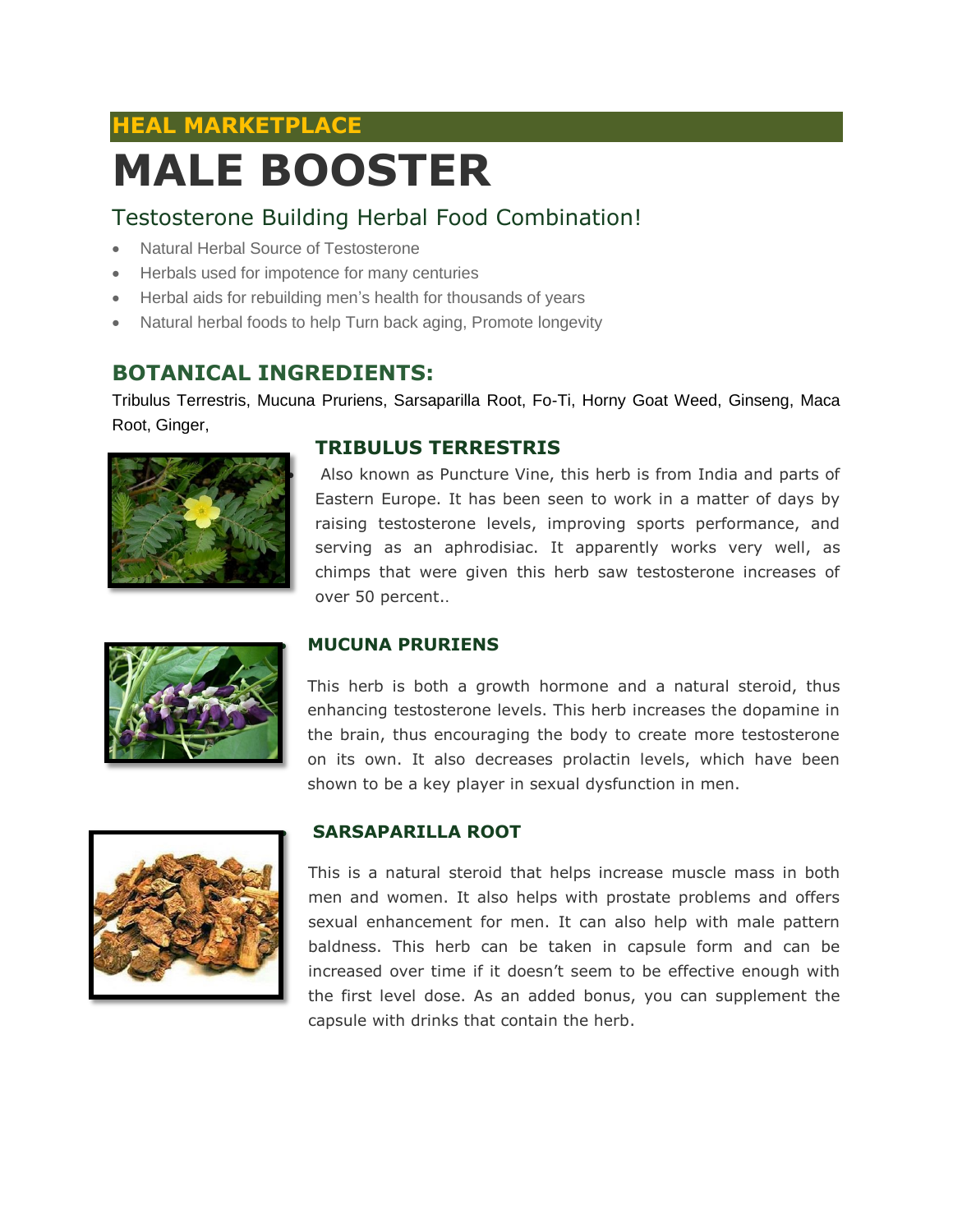

#### **FO-TI**

This Chinese herb has been used for thousands of years as a way to turn back aging, it also promotes longevity and enhance sexual health. Also known as Hoshou Wu, it has been used as a cure for impotence for many centuries.

#### **HORNY GOAT WEED**

Just as the name suggests, this herb has been used to increase libido and improve sexual stamina for over 2,000 years. Not only does it increase testosterone levels, it also helps open up the blood vessels, which can lead to more energy and increased vitality.

#### **GINSENG**

One of the most common herbs for testosterone and other problems, ginseng has been proven to improve energy levels, enhance memory and boost sexual function for both men and women. The Chinese believe that ginseng can also improve longevity.





#### **MACA ROOT**

This plant from the Andes increases testosterone and other hormones that are essential to reproductive health. As a result, libido rises and energy levels go up. This herb is also great for improving muscle mass. This can be used in conjunction with other herbs for testosterone, and it can also be found in some drinks. This was considered such a potent remedy that it was reserved only for Inca royalty for many centuries.

#### **GINGER ROOT**

Ginger is often used as a carrier for herbs that are intended for the lower intestinal tract and for the reproductive area. Ginger root accentuates many herbs in the lower abdominal and colon areas.